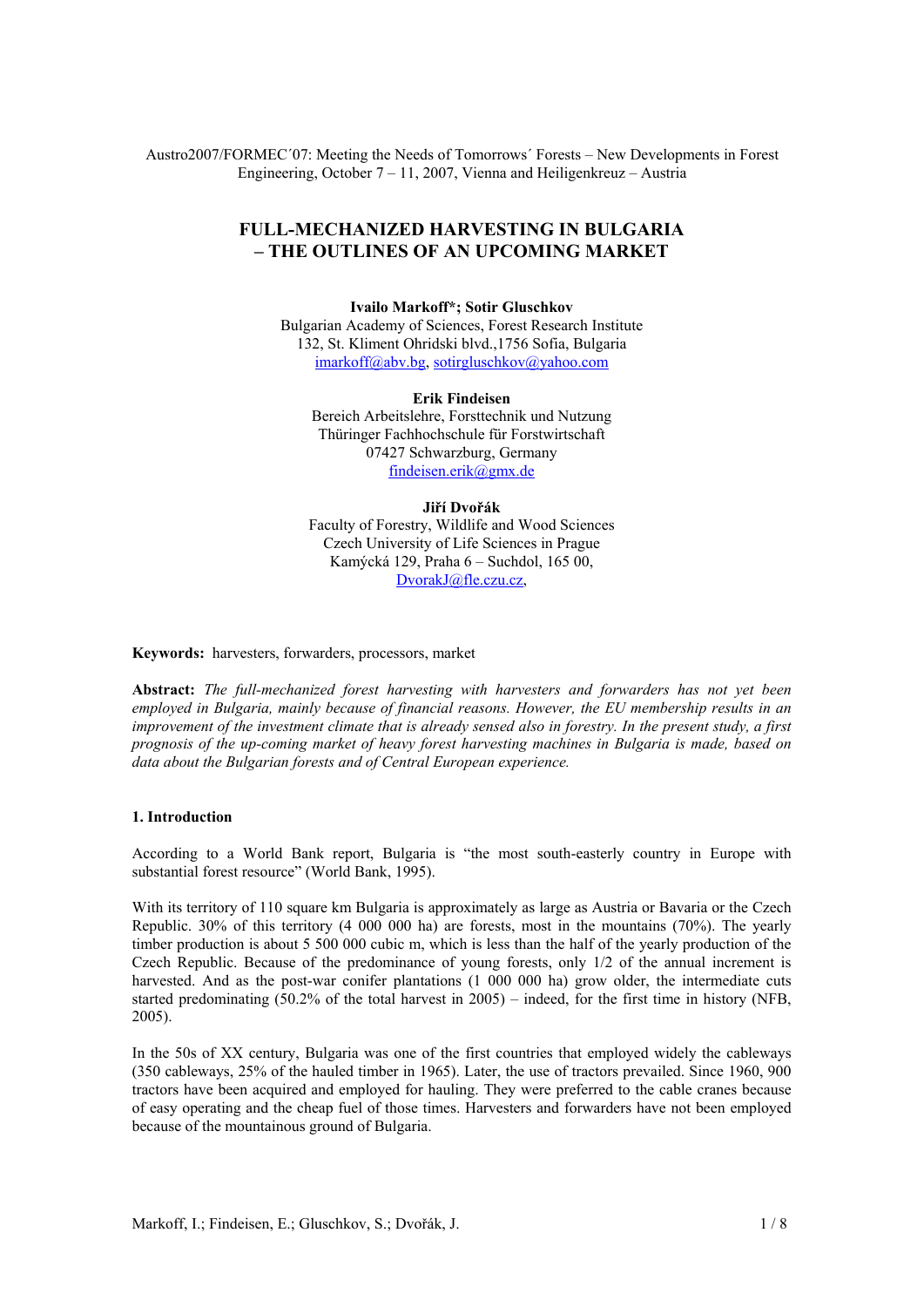In the 90s, instead of promoting the heavy machines, the economical crisis of the transition years reduced the use of machinery to 2/3 of its level in 1990 and restored the predominance of animal force (Table 1). Which is more, most of the employed machinery is outdated and worn out (Gluschkov et al., 2004; Dinev et al., 2006).

| years | tractors | cable cranes and ways | horses |  |
|-------|----------|-----------------------|--------|--|
| 1990  | $-7\%$   | 5%                    | $37\%$ |  |
| 2005  | $17\%$   | 4%                    | 59%    |  |

|  |  |  |  | Table 1: Share of the hauling means in Bulgaria in percents of the total timber production |
|--|--|--|--|--------------------------------------------------------------------------------------------|
|--|--|--|--|--------------------------------------------------------------------------------------------|

Besides of the cheap human power (the esteemed monthly income of a forestry worker was 250 EUR in early 2006) the main cause of the decline of forestry mechanisation was and still is the lack of investments. A proof of this statement are the over 400 military trucks and tracked machines that were sold by the Army according to Army reports and employed for hauling, thus revealing a latent demand of hauling machinery (Gluschkov, S.et al. 2007). The only reason of employing them were their very low acquisition costs since their other parametres, e.g. the fuel consumption, are not comparable with normal skidders.

For the coming decennium, a revival of forestry investments in Bulgaria can be foreseen. Joining the European Union will probably have similar consequences for Bulgaria as it had 15 years ago for the new *Bundesländer* in Germany: it will improve the investment climate but raise the labour costs. Logging contractors already complain that they lose their workers who find better salaries in the construction business.

Therefore, the **aim** of the present study is to find out the technical limits of the up-coming market of logging machinery in Bulgaria.

## **2. Materials and methods**

It is well known that wheeled forestry machines (skidders, forwarders, harvesters) can be operated on slopes up to 35%, called passable ground. Skidders can be operated on steeper slopes on special machine tracks (Maschinenwege). Slopes with inclinations from 50% up to 100% and even 140% are undisputable cable ground (Seilgelände) that requires cable cranes. Cable cranes are also operated on lower inclinations to avoid soil damage. Tracked machines (tractors and harvesters) are operated without machine tracks on steeper slopes than wheeled ones – up to inclinations of 65% and even more, depending on the soil and the machine itself (Stampfer et al., 2004; Heinimann, 1995).

Recently, the company ThüringenForst that manages the state-owned forests of the state of Thuringia issued a "Compendium of Forest Works" that states the most appropriate logging technology for different conditions (Findeisen, 2006). A more detailed version of the same is used for a project dealing with timber hauling on medium steep slopes (Findeisen, 2007). This version is presented here in Table 2 and was further used to calculate the possible number of forestry machines for Bulgaria.

| slope inclination, $\%$ | BHD 10–50 cm for conifer sp.<br>BHD $10 - 35$ for broadleaved sp. | other BHDs                |
|-------------------------|-------------------------------------------------------------------|---------------------------|
| $0 - 35$                | wheeled harvester $+$ forwarder                                   | chain saw $+$ skidder     |
| $36 - 50$               | tracked harvester + forwarder $W$                                 | chain saw + skidder $MT$  |
| $51 - 65$               | tracked harvester + cable crane                                   | chain saw $+$ cable crane |

### **Table 2: Recommended logging technology after the Thuringian "Compendium of Forest Works"**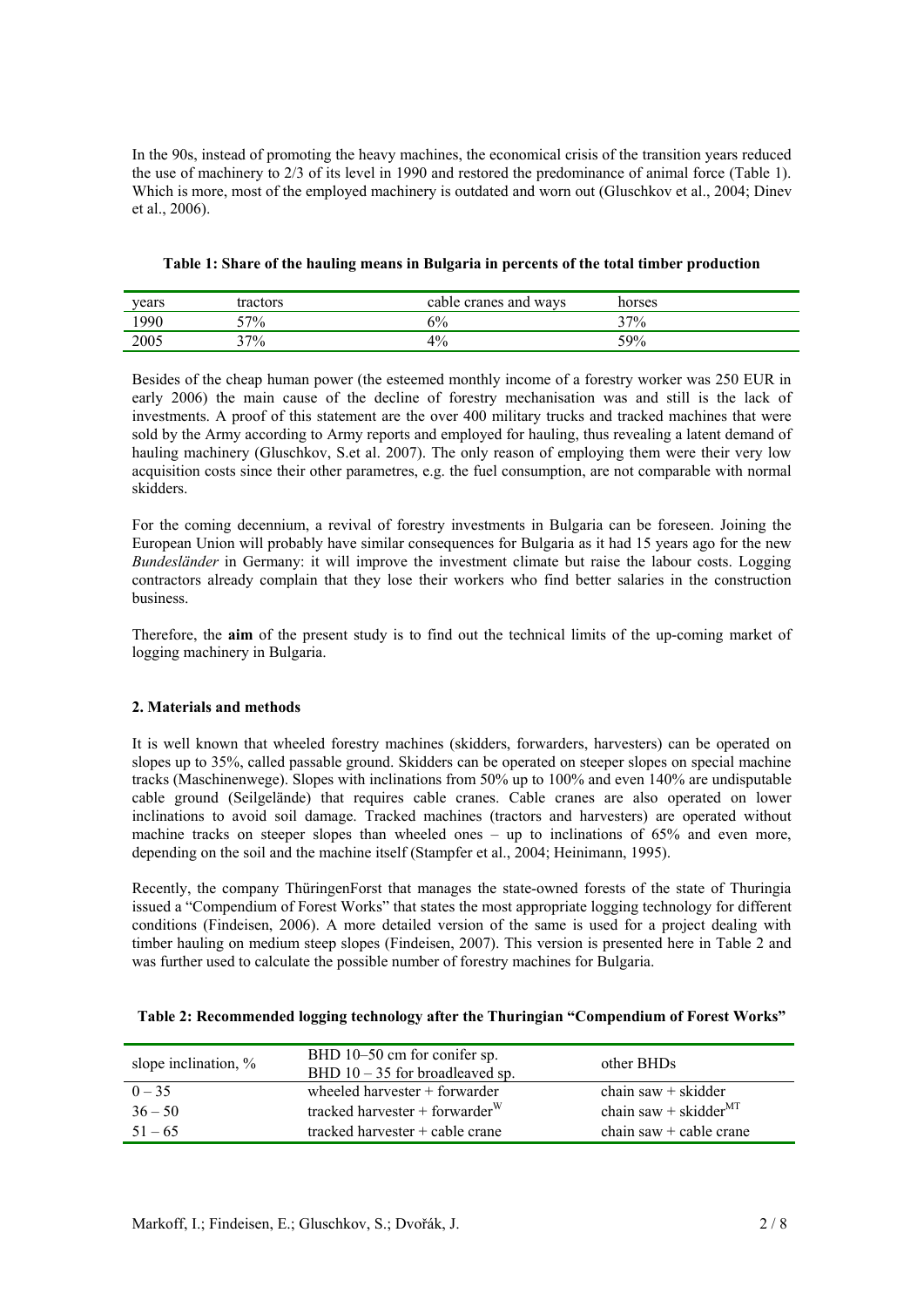| $65 - 140$ | chain saw $+$ cable crane | chain saw $+$ cable crane |
|------------|---------------------------|---------------------------|
|            |                           |                           |

In Table 2, "BHD" denotes the average breast-height diametre of the trees to be harvested. The index "W" denotes that the use of forwarders requires an auxiliary winch to keep traction at the trail. The index "MT" denotes that the operating of skidders requires the existence of a net of machine tracks. After the calculations of ThüringenForst, the construction of machine tracks is cheaper than the use of cable cranes for slope inclinations up to 50%. Generally, the recommendations of the "Compendium" in Table 2 follow the above definitions of "passable ground" and "cable ground" putting an "interim ground" (Übergangsgelände) between them that corresponds to inclinafions from 35 to 50%". The "Compendium" recommends the use of chain saws for extreme tree diametres and extreme slopes only.

More conservative recommendations gives a "Memorandum" of the Bavarian State Forestry Office (Table 3, see also LWF, 2004). It applies almost the same definitions of "passable ground" and "cable ground". Unlike the "Compendium" it relates the priority of harvester logging not from average diameter but from concentration of cutting volume (Holzanfall).

| Table 3: Recommended logging technology after the Bavarian "Memorandum 13/04.2004" |  |
|------------------------------------------------------------------------------------|--|
|------------------------------------------------------------------------------------|--|

| slope inclination, % | common technologies                                             |
|----------------------|-----------------------------------------------------------------|
| $0 - 35$             | wheeled harvester $+$ forwarder, or chain saw $+$ skidder       |
| $36 - 50$            | tracked harvester + cable crane, or chain saw + skidder $^{MT}$ |
| $51 - 140$           | chain saw $+$ cable crane                                       |

The requirement of high concentration is traditional but it becomes nowadays outdated, since harvesters are widely used for thinning even in the new EU-countries (Moskalik, 2004; Dvořak, 2006). Therefore, we have used for this study mainly the Thuringian classification in Table 2.

Our information about the distribution of cutting volumes according to the parametres inclination, tree diametre and concentration originates from the forest management plans of 15 State Forestry Districts made in the period 2000-2007 all over Bulgaria. They are representative for the near future since the rules of sustainable forestry management do not permit dramatic changes in timber harvest. Our information about the annual harvest originates from the annual reports of the Bulgarian National Forestry Board (NFB, 2005, 2006).

### **3. Results**

According to the cited data sources, only 20% of the timber to be harvested in Bulgaria is on undisputable cable ground, 48% is on undisputable passable ground and 32% is in the interim zone of inclinations between 36 and 50% (Figure 1). In the following calculations we prefer to treat the interim zone as special passable ground, since in Bulgaria as well as in Thuringia the use of cable cranes is expensive (Gluschkov et al., 2006).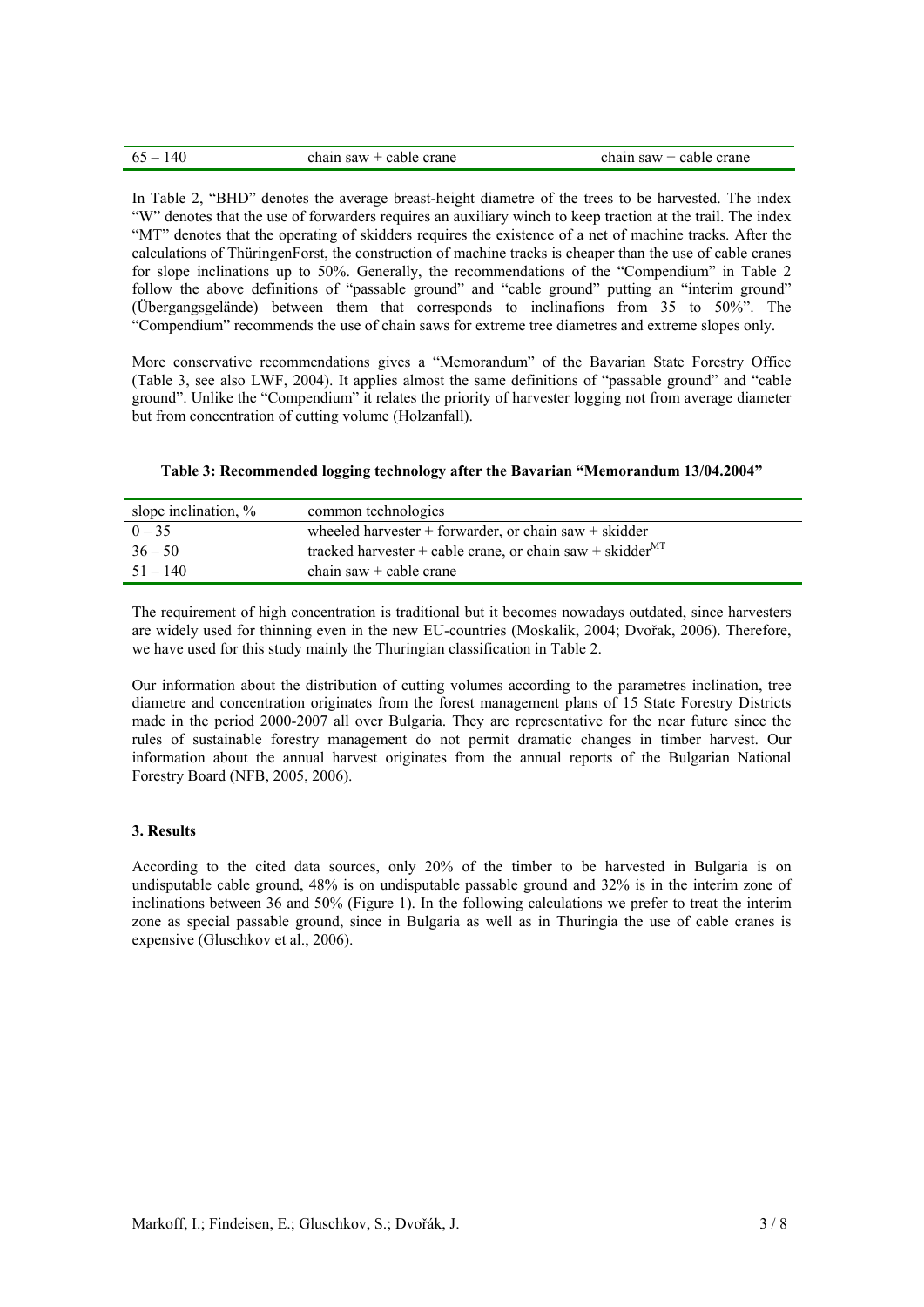

**Figure 1: Distribution of the annual cut in Bulgaria according to slope inclination** 

Considering the inclination together with the diametre, we obtained following classification of the annual cut volume according to the criteria of the "Compendium" of ThüringenForst (Table 4).

| Table 4: Percent distribution of the annual cut in Bulgaria after the classification of the Thuringian |
|--------------------------------------------------------------------------------------------------------|
| "Compendium of Forest Works"                                                                           |

| slope inclination, $\%$ | BHD 10–50 cm for conifer sp.<br>BHD $10 - 35$ for broadleaved sp. | other BHDs |
|-------------------------|-------------------------------------------------------------------|------------|
| $0 - 35$                | $42\%$                                                            | $6\%$      |
| $36 - 50$               | $27\%$                                                            | $5\%$      |
| $51 - 65$               | $12\%$                                                            | $3\%$      |
| $65 - 140$              | $4\%$                                                             | $1\%$      |

Together with the technology recommendations of Table 2, the percents of Table 4 determine the maximum market share of each machine, i.e. the percent of the annual cutting volume that is available and that can be processed or transported by this machine (Table 5). For example,

- The market share of the forwarders is the sum 69 % = 42 % + 27 % that corresponds to inclinations from 0 to 50% and suitable diametres from 10 to 35 cm (for the broadleaved species) or 50 cm (for the conifers).
- The market share of tracked harvesters is the sum 39 % = 27 % + 12 % that corresponds to inclinations from 36 to 65% and the above suitable diametres.
- The market share of cable cranes is the sum 20  $\% = 12 \% + 4 \% + 3 \% + 1 \%$  that corresponds to inclinations from 65 to 140% regardless of the diametre. We assign the same percent also to the processors since cable cranes transport whole trees, pruned or not, that are then cut to length at the truck road where a processor can be operated.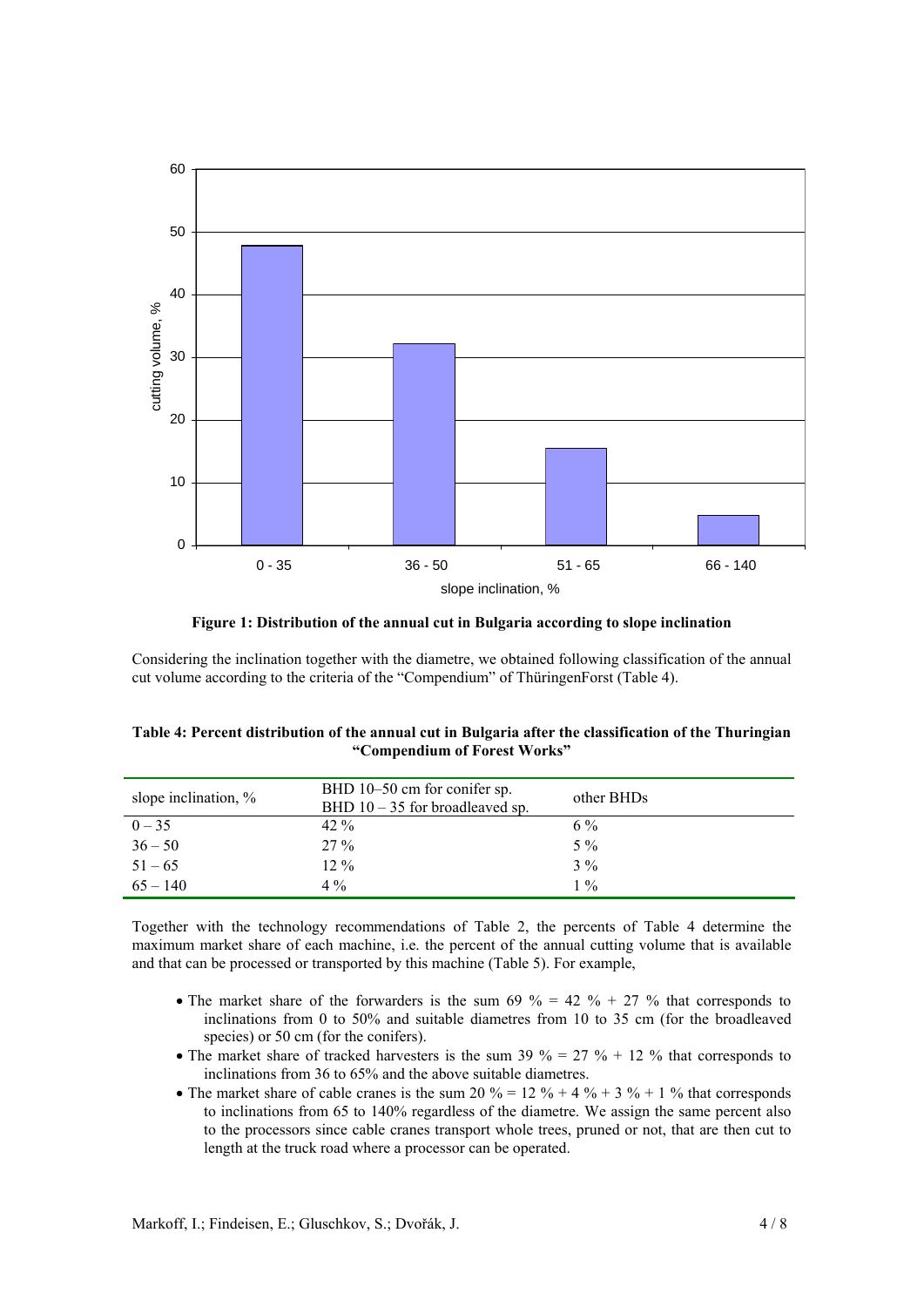We do not consider here the "mountain harvester" which is a combination of a cable crane with a processor. We do not consider either the possibility to have a harvester on the truck road instead of a processor.

The maximum annual volume for each machine type was calculated by multiplying its market share to the total annual volume of  $5\,500\,000\,\mathrm{m}^3$  cited in the introduction part. Then, the maximum number of machines was calculated for each machine type dividing the maximum annual volume by a rough appraisal of the annual production of one such machine. The figures of the annual production in Table 5 correspond to German experience. For forwarders and wheeled harvesters, similar figures of annual production can be calculated based on the Polish Standard (Lasy panstwowe, 2007) or the recent investigations of Dvořák (Dvořák et al., 2006), when assuming the operation times listed also in Table 5. The latter correspond again to German experience (Hofmann, 1994) and seem realistic to Bulgarian experts, too. Besides, the standard of 1991 and the earlier Bulgarian ones count with higher operation times (21.3 days per month  $\times$  8.5 hours per day = 2200 per year) which have never been realistic, neither before 1989 nor with the present-day system of selling logging operations by auction.

| Machinery                 | Market<br>Share.<br>$\frac{0}{0}$ | Maximum<br>annual volume.<br>m <sup>3</sup> | annual<br>operation time.<br>h | annual<br>production,<br>m <sup>3</sup> | Appraised<br>maximum<br>number<br>– of<br>machines |
|---------------------------|-----------------------------------|---------------------------------------------|--------------------------------|-----------------------------------------|----------------------------------------------------|
| Wheeled harvesters        | 42                                | 2 3 1 0 0 0 0 0                             | 2 0 0 0                        | 20 000                                  | 116                                                |
| Forwarders                | 69                                | 3 795 000                                   | 1600                           | 13 000                                  | 292                                                |
| <b>Tracked harvesters</b> | 39                                | 2 145 000                                   | 1600                           | 13 000                                  | 165                                                |
| Cable cranes              | 20                                | 1 100 000                                   | 1 200                          | 7 0 0 0                                 | 157                                                |
| Processors                | 20                                | 1 100 000                                   | 1 200                          | 10 000                                  | 110                                                |
| <b>Skidders</b>           | 11                                | 605 000                                     | 1 200                          | 7 0 0 0                                 | 86                                                 |

**Table 5: Calculation of the maximum number of machines** 

Another important factor is the concentration. The average concentration in Bulgaria is not big (70  $m^3/ha$ ). For the final cuts it is higher, about 100 m<sup>3</sup>/ha, but for the thinnings it is quite low – 20 m<sup>3</sup>/ha (Figure 2).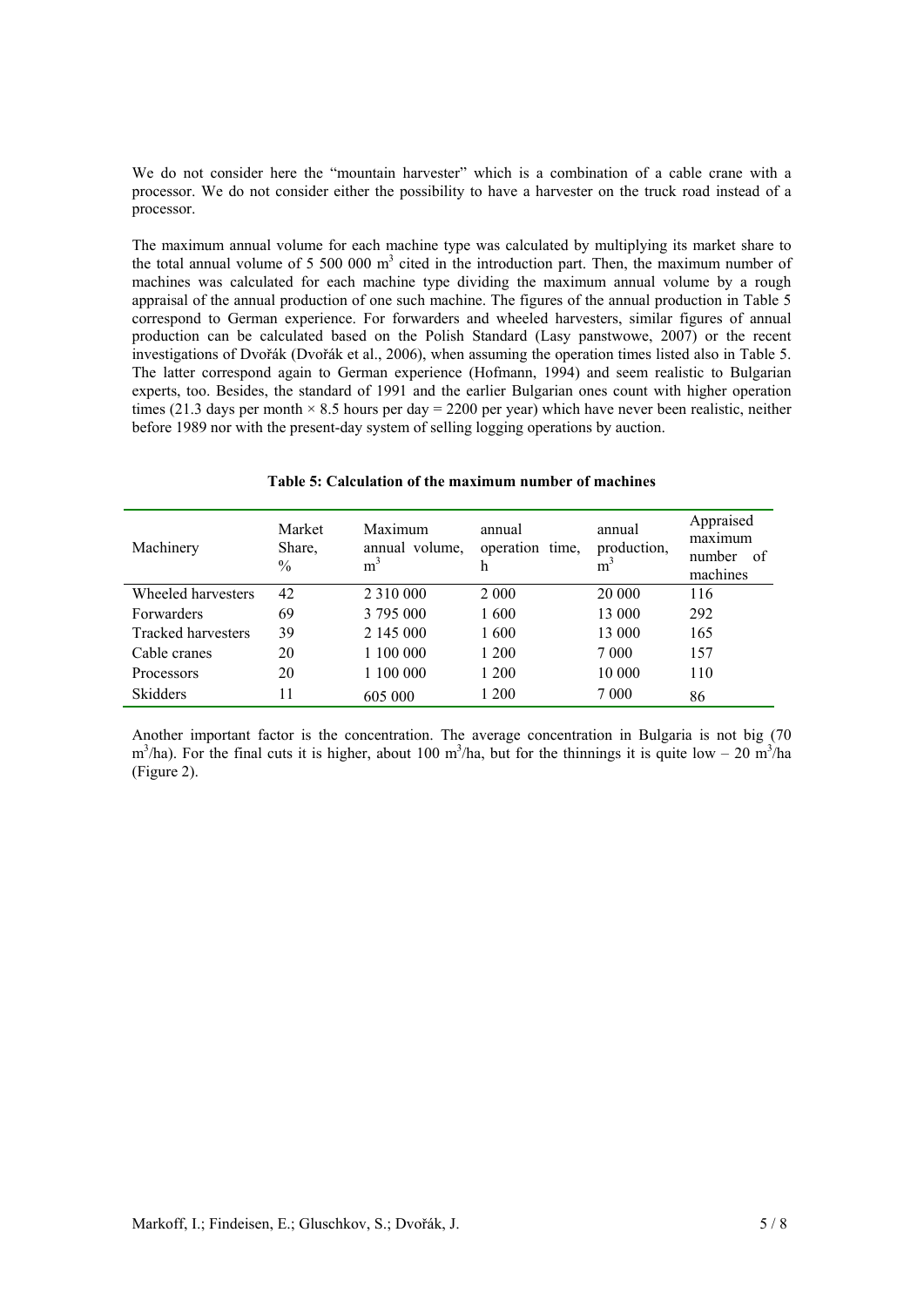

**Figure 2: Average concentration of cutting volume in Bulgaria** 

Most of the cutting areas have a concentration of less than  $100 \text{ m}^3/\text{ha}$ , and only 30% of them have higher (Figure 3). The latter means that if concentration has to be a primary factor, the numbers for harvesters and forwarders in Table 5 have to be reduced to 30 % of their above values.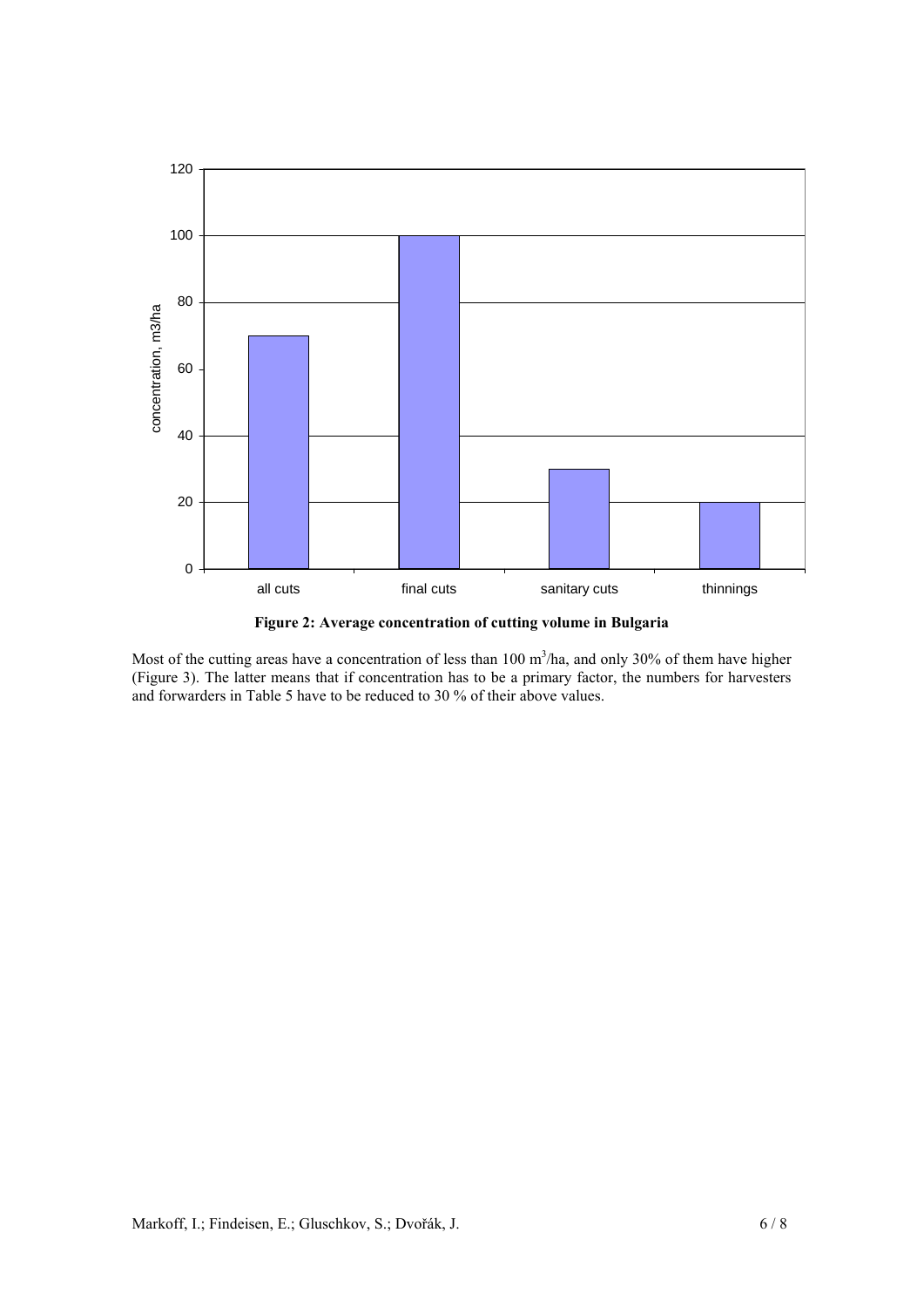

**Figure 3: Distribution of the annual cut to its concentration** 

### **4. Discussion**

In this study we have tried to determine the technical limits set to the employment of heavy logging machinery in Bulgaria by the parametres of Bulgaria's forests. The result is 926 machines.

We have not made any economic considerations to determine whether certain machine will pay back its costs or not. Of course, the acquisitions of heavy machinery will be made based on economic considerations and present day prices. It is indeed the speed of price change that will determine the dynamics of the market of forestry machinery.

To outline the real development, a comparison with the Czech Republic may be useful. In December 2005, 175 harvesters und 333 forwarders operated in the Czech forests, most of them belonging to the medium class (71–140 kW), for final cuts and thinnings starting from the age of about 40, on passable ground with inclinations up to 20% (Malík-Dvořák, 2007). There was a dramatic increase in the last years that was due to long-lasting activities in the past (Karásek, 2007).

Our conclusions are based on an evaluation of data originated from the Forest Management Plans, which have not been conceived to plan machinery. To have better information, an inventory of a suitable number of sample plots would be necessary.

### **5. References**

Dinev, D., Asparuchov, K. and Kanev, S. (2006) "The timber industry in Bulgaria – state and prospects", *Proceeedings of the 39th International Symposium on Forestry Mechanization FORMEC'06, Sofia*, (*in English*)